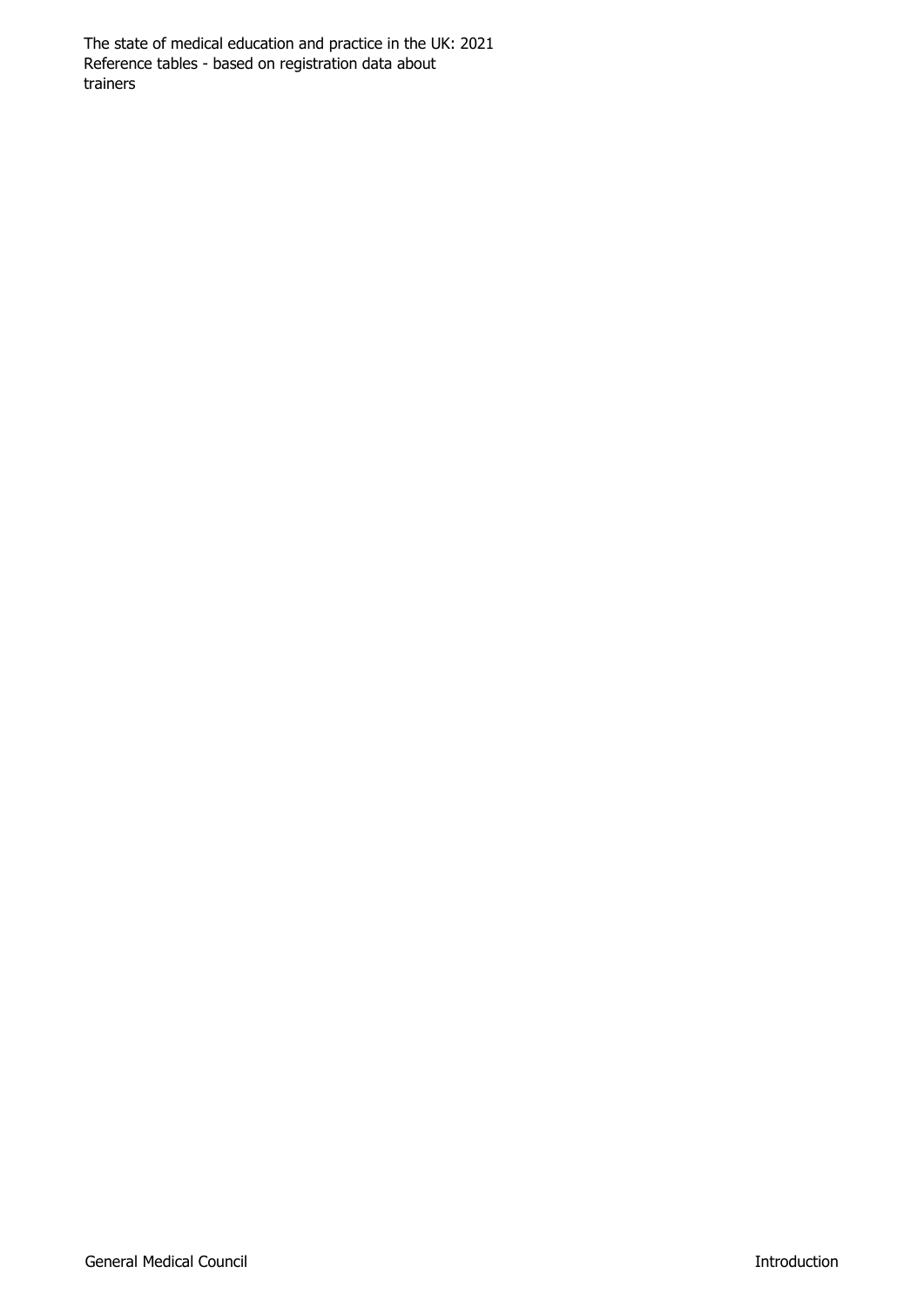# **Table of contents**

Table 1 All licensed doctors - trainers, by trainer role Table 2 All licensed doctors - trainers, by trainer role, by gender Table 3 All licensed doctors - trainers, by trainer role, by age Table 4 All licensed doctors - trainers, by trainer role, by PMQ Table 5 All licensed doctors - trainers, by trainer role, by ethnicity Table 6 All licensed doctors - trainers, by trainer role, by register type Table 7 All licensed doctors - trainers, by trainer role, by specialty Table 8 All licensed doctors - trainers, by UK country, by trainer role Table 9 All licensed doctors - trainers, by England region, by trainer role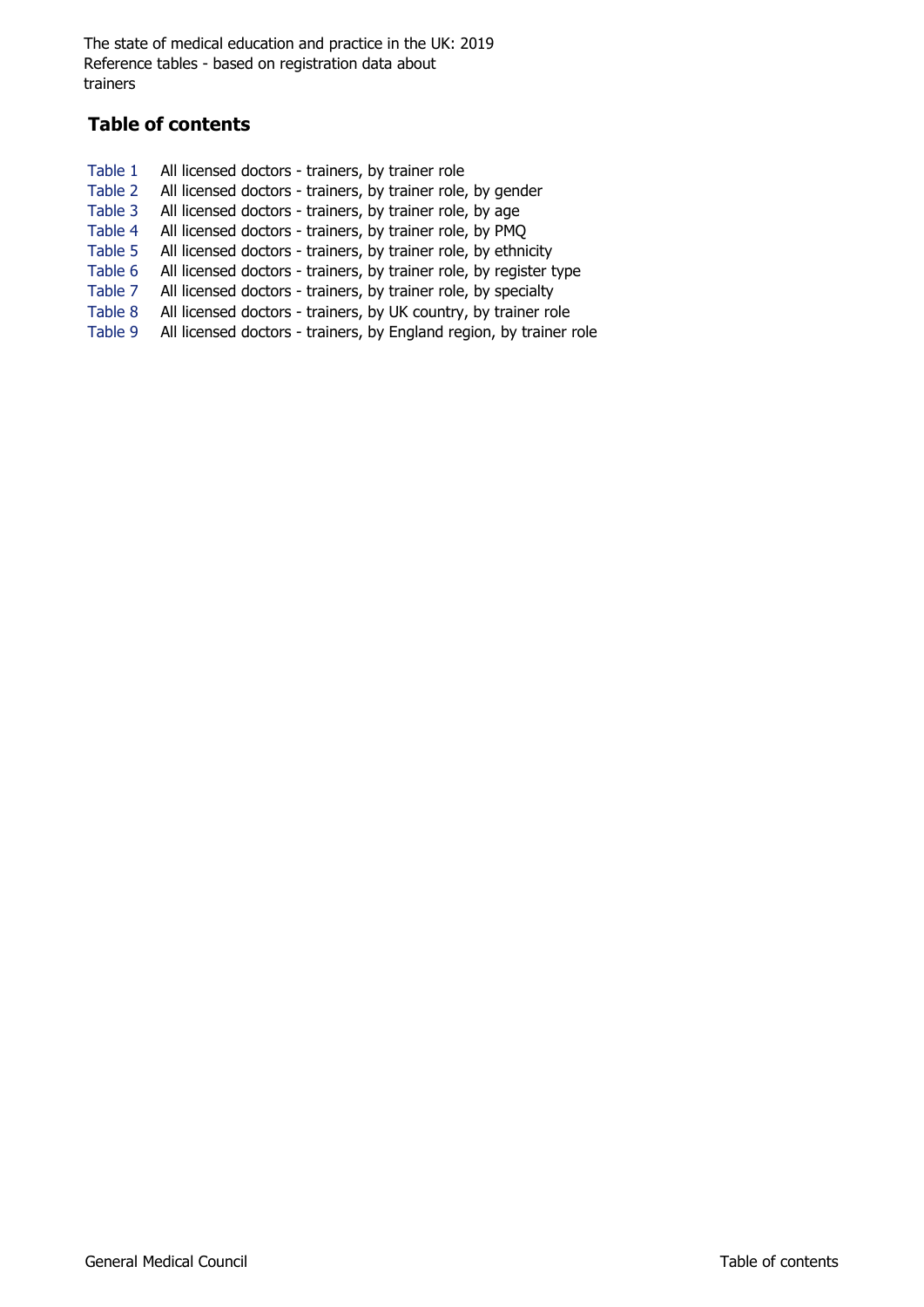### **Table 1 All licensed doctors - trainers by trainer role**

#### Back to contents

|                               | <b>Number of doctors</b> |  |
|-------------------------------|--------------------------|--|
|                               | 2021                     |  |
| <b>Clinical Supervisor</b>    | 8,490                    |  |
| <b>Educational Supervisor</b> | 7,580                    |  |
| <b>Both</b>                   | 35,156                   |  |
| Total                         | 51,226                   |  |

|                               | % of doctors |  |
|-------------------------------|--------------|--|
|                               | 2021         |  |
| <b>Clinical Supervisor</b>    | 16.6%        |  |
| <b>Educational Supervisor</b> | 14.8%        |  |
| <b>Both</b>                   | 68.6%        |  |

#### **Notes**

Sources: The General Medical Council (GMC) List of Registered Medical Practitioners (LRMP)

and national training survey (NTS) census records.

The counts are as on 30 June each year and the data was downloaded on 1 July 2020.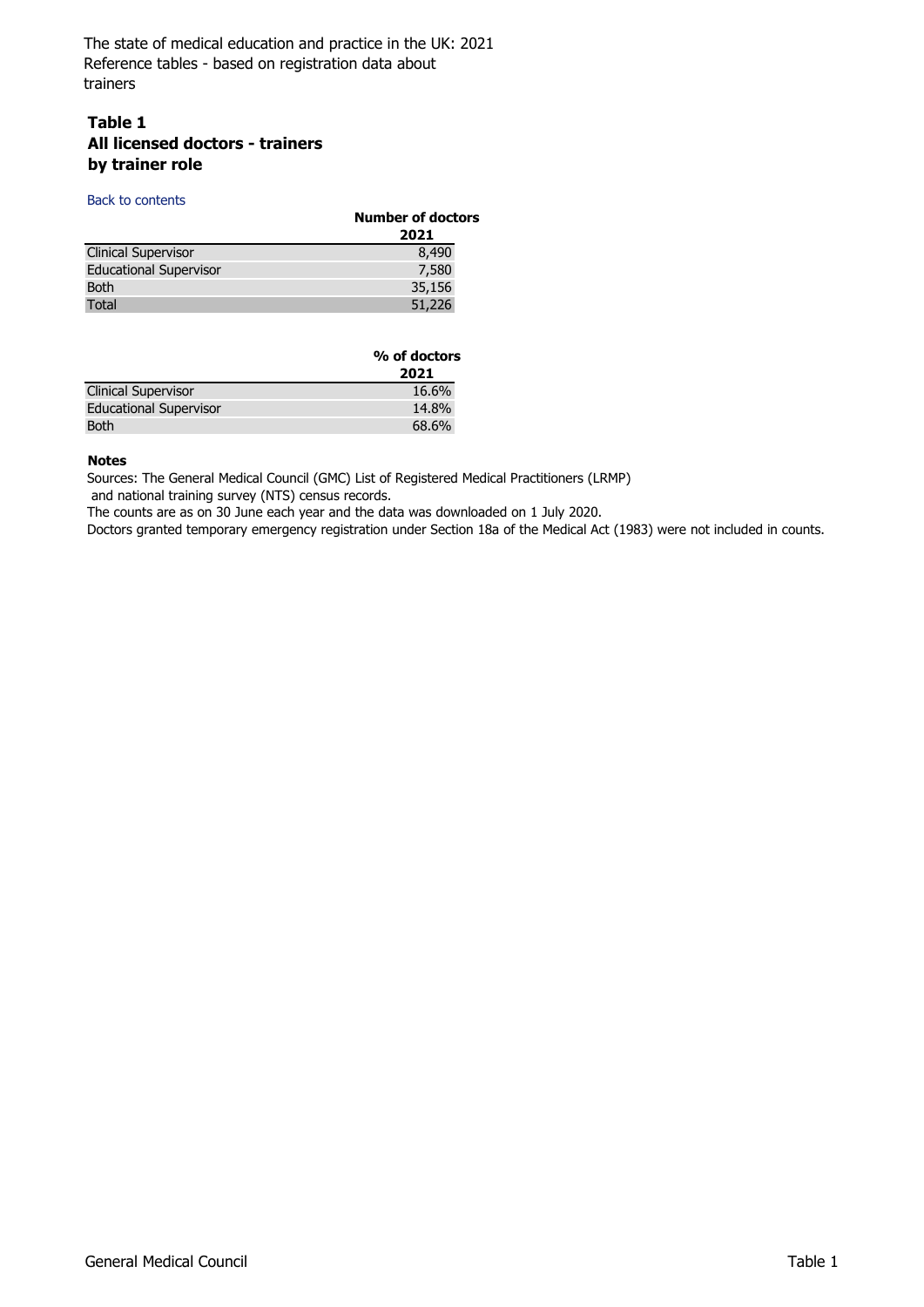### **Table 2 All licensed doctors - trainers by trainer role by gender**

Back to contents

|                                | <b>Number of doctors</b><br>2021 |
|--------------------------------|----------------------------------|
| Clinical Supervisor, Female    | 3,411                            |
| Clinical Supervisor, Male      | 5,079                            |
| Educational Supervisor, Female | 3,358                            |
| Educational Supervisor, Male   | 4,222                            |
| Both, Female                   | 13,596                           |
| Both, Male                     | 21,560                           |
| <b>Total</b>                   | 51,226                           |

|                                | % of doctors<br>2021 |
|--------------------------------|----------------------|
| Clinical Supervisor, Female    | 40.2%                |
| Clinical Supervisor, Male      | 59.8%                |
| Educational Supervisor, Female | 44.3%                |
| Educational Supervisor, Male   | 55.7%                |
| Both, Female                   | 38.7%                |
| Both, Male                     | 61.3%                |

### **Notes**

Sources: The General Medical Council (GMC) List of Registered Medical Practitioners (LRMP)

and national training survey (NTS) census records.

The counts are as on 30 June each year and the data was downloaded on 1 July 2020.

The % of doctors table shows the proportion in each gender for each trainer role.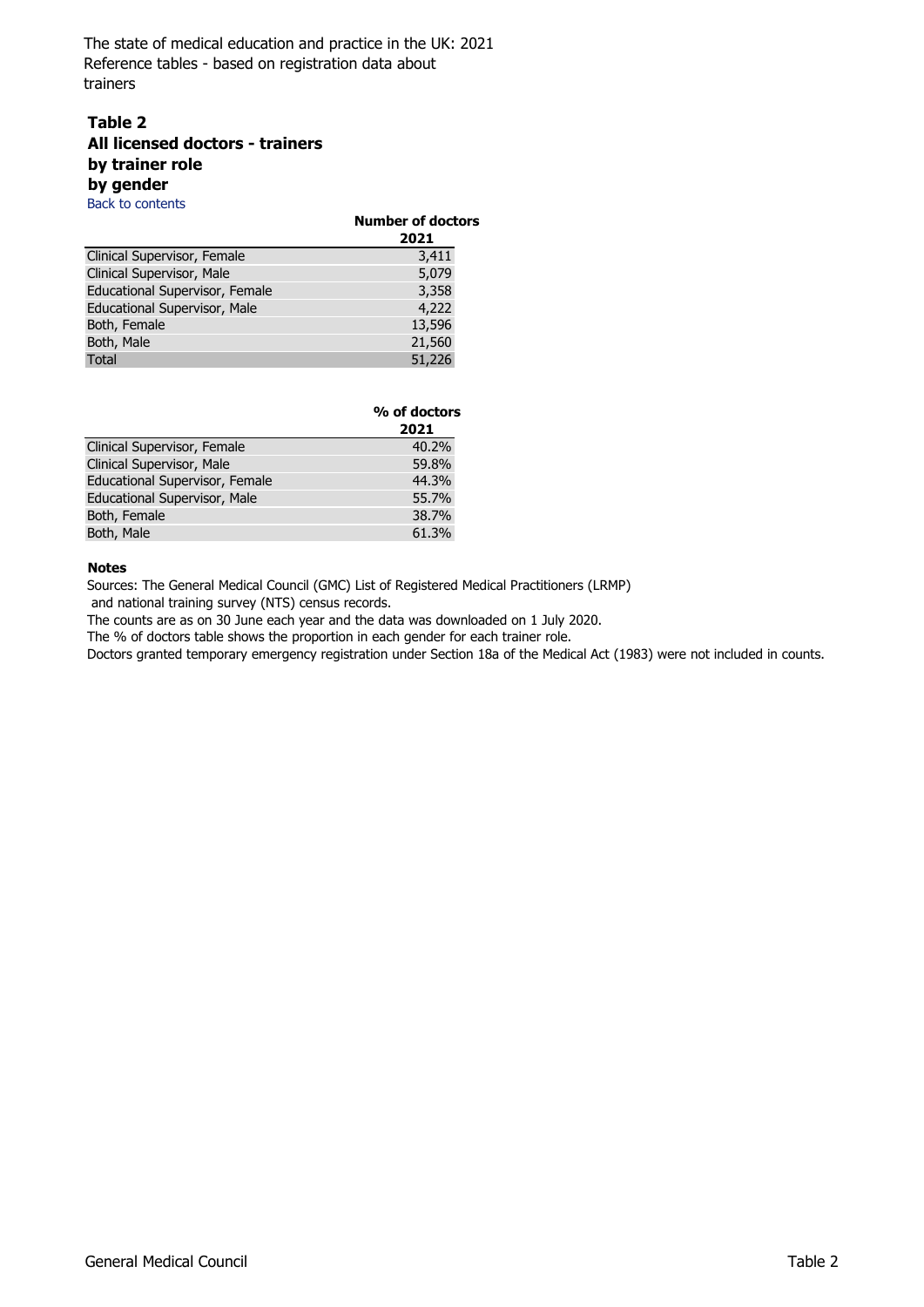## **Table 3 All licensed doctors - trainers by trainer role by age**

Back to contents

|                                    | <b>Number of doctors</b> |
|------------------------------------|--------------------------|
|                                    | 2021                     |
| Clinical Supervisor, 20-29         | 4                        |
| Clinical Supervisor, 30-39         | 1,057                    |
| Clinical Supervisor, 40-49         | 3,389                    |
| Clinical Supervisor, 50-59         | 2,938                    |
| Clinical Supervisor, 60-69         | 1,011                    |
| Clinical Supervisor, 70 or more    | 91                       |
| Educational Supervisor, 20-29      |                          |
| Educational Supervisor, 30-39      | 819                      |
| Educational Supervisor, 40-49      | 3,437                    |
| Educational Supervisor, 50-59      | 2,699                    |
| Educational Supervisor, 60-69      | 590                      |
| Educational Supervisor, 70 or more | 35                       |
| Both, 20-29                        | 1                        |
| Both, 30-39                        | 3,324                    |
| Both, 40-49                        | 15,786                   |
| Both, 50-59                        | 12,768                   |
| Both, 60-69                        | 3,120                    |
| Both, 70 or more                   | 157                      |
| Total                              | 51,226                   |

|                                    | % of doctors |
|------------------------------------|--------------|
|                                    | 2021         |
| Clinical Supervisor, 20-29         | 0.0%         |
| Clinical Supervisor, 30-39         | 12.4%        |
| Clinical Supervisor, 40-49         | 39.9%        |
| Clinical Supervisor, 50-59         | 34.6%        |
| Clinical Supervisor, 60-69         | 11.9%        |
| Clinical Supervisor, 70 or more    | 1.1%         |
| Educational Supervisor, 20-29      |              |
| Educational Supervisor, 30-39      | 10.8%        |
| Educational Supervisor, 40-49      | 45.3%        |
| Educational Supervisor, 50-59      | 35.6%        |
| Educational Supervisor, 60-69      | 7.8%         |
| Educational Supervisor, 70 or more | 0.5%         |
| Both, 20-29                        | 0.0%         |
| Both, 30-39                        | 9.5%         |
| Both, 40-49                        | 44.9%        |
| Both, 50-59                        | 36.3%        |
| Both, 60-69                        | 8.9%         |
| Both, 70 or more                   | 0.4%         |

#### **Notes**

Sources: The General Medical Council (GMC) List of Registered Medical Practitioners (LRMP)

and national training survey (NTS) census records.

The counts are as on 30 June each year and the data was downloaded on 1 July 2020.

The % of doctors table shows the proportion in each age group for each trainer role.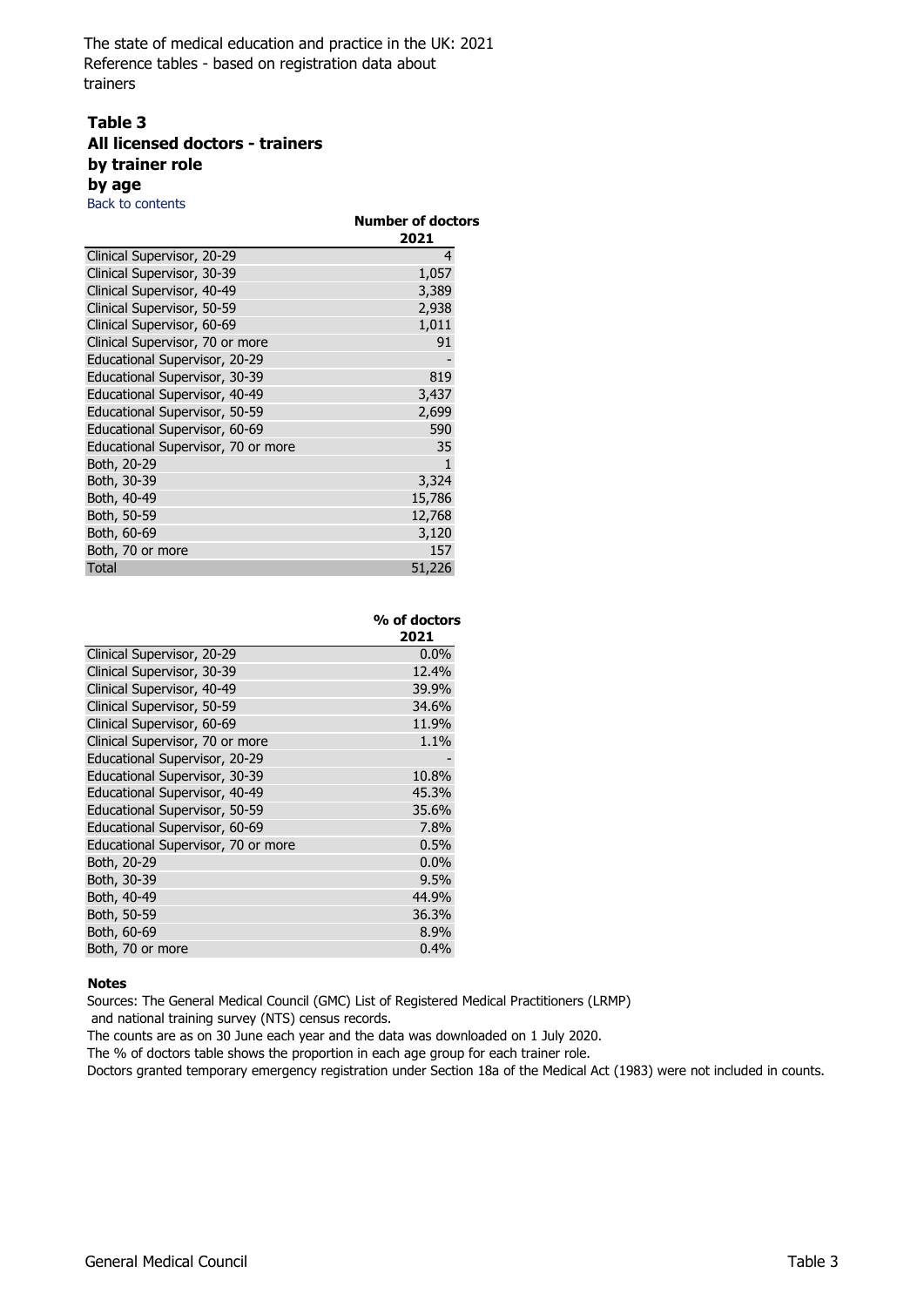## **Table 4 All licensed doctors - trainers by trainer role by PMQ**

Back to contents

|                             | <b>Number of doctors</b><br>2021 |  |
|-----------------------------|----------------------------------|--|
| Clinical Supervisor, UK     | 5,310                            |  |
| Clinical Supervisor, EEA    | 760                              |  |
| Clinical Supervisor, IMG    | 2,420                            |  |
| Educational Supervisor, UK  | 5,727                            |  |
| Educational Supervisor, EEA | 452                              |  |
| Educational Supervisor, IMG | 1,401                            |  |
| Both, UK                    | 23,950                           |  |
| Both, EEA                   | 2,310                            |  |
| Both, IMG                   | 8,896                            |  |
| <b>Total</b>                | 51,226                           |  |

|                             | % of doctors<br>2021 |
|-----------------------------|----------------------|
| Clinical Supervisor, UK     | 62.5%                |
| Clinical Supervisor, EEA    | 9.0%                 |
| Clinical Supervisor, IMG    | 28.5%                |
| Educational Supervisor, UK  | 75.6%                |
| Educational Supervisor, EEA | 6.0%                 |
| Educational Supervisor, IMG | 18.5%                |
| Both, UK                    | 68.1%                |
| Both, EEA                   | 6.6%                 |
| Both, IMG                   | 25.3%                |

### **Notes**

Sources: The General Medical Council (GMC) List of Registered Medical Practitioners (LRMP)

and national training survey (NTS) census records.

The counts are as on 30 June each year and the data was downloaded on 1 July 2020.

The % of doctors table shows the proportion in each PMQ for each trainer role.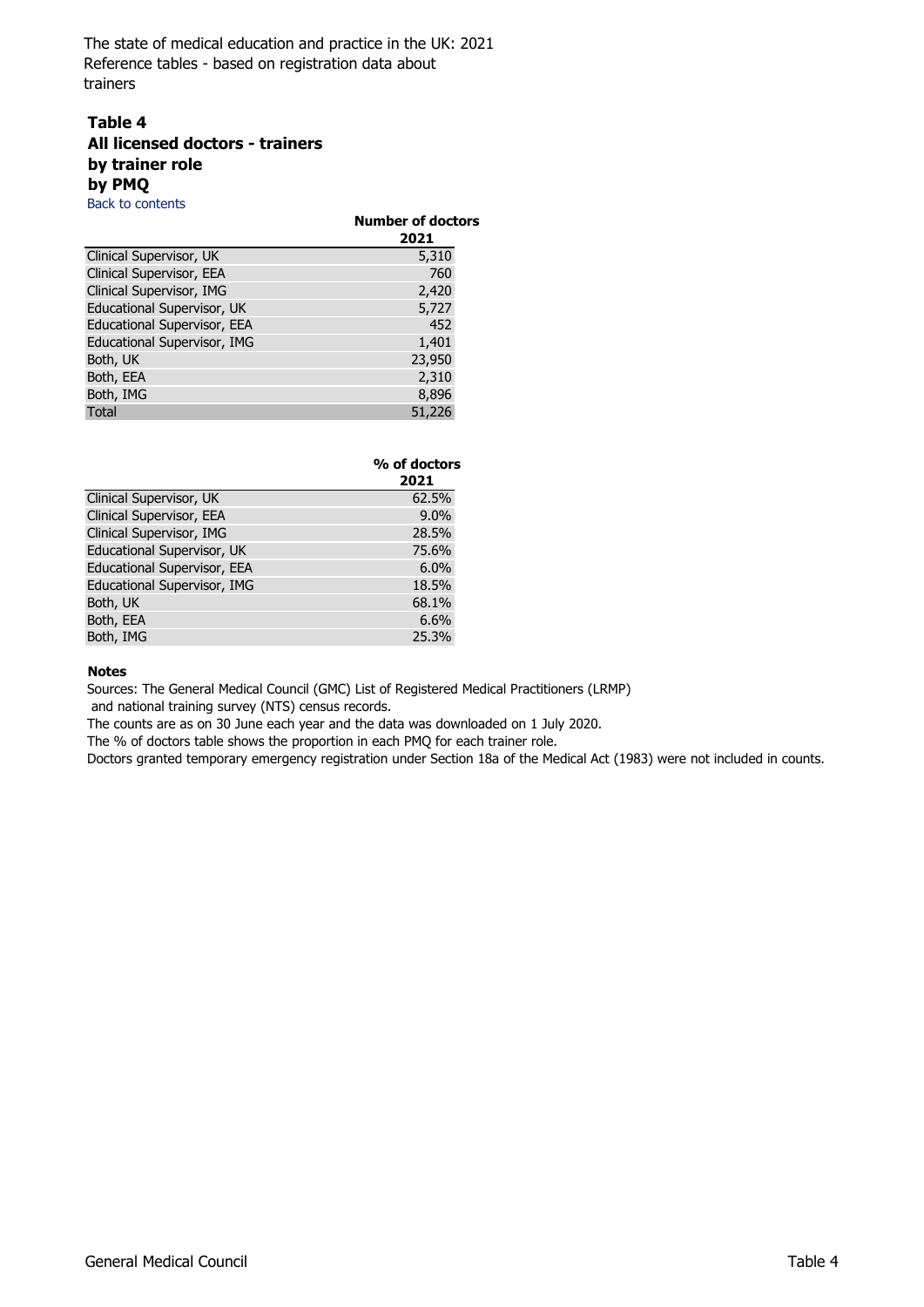## **Table 5 All licensed doctors - trainers by trainer role by ethnicity**

Back to contents

| Back to contents                               |                                  |
|------------------------------------------------|----------------------------------|
|                                                | <b>Number of doctors</b><br>2021 |
|                                                |                                  |
| Clinical Supervisor, Asian or Asian British    | 2,430                            |
| Clinical Supervisor, Black or Black British    | 274                              |
| Clinical Supervisor, Mixed                     | 162                              |
| Clinical Supervisor, White                     | 4,720                            |
| Clinical Supervisor, Other                     | 278                              |
| Clinical Supervisor, Not recorded              | 626                              |
| Educational Supervisor, Asian or Asian British | 1,736                            |
| Educational Supervisor, Black or Black British | 154                              |
| Educational Supervisor, Mixed                  | 142                              |
| Educational Supervisor, White                  | 4,634                            |
| Educational Supervisor, Other                  | 152                              |
| Educational Supervisor, Not recorded           | 762                              |
| Both, Asian or Asian British                   | 9,546                            |
| Both, Black or Black British                   | 847                              |
| Both, Mixed                                    | 645                              |
| Both, White                                    | 20,679                           |
| Both, Other                                    | 922                              |
| Both, Not recorded                             | 2,517                            |
| Total                                          | 51,226                           |

|                                                | % of doctors |
|------------------------------------------------|--------------|
|                                                | 2021         |
| Clinical Supervisor, Asian or Asian British    | 28.6%        |
| Clinical Supervisor, Black or Black British    | 3.2%         |
| Clinical Supervisor, Mixed                     | 1.9%         |
| Clinical Supervisor, White                     | 55.6%        |
| Clinical Supervisor, Other                     | 3.3%         |
| Clinical Supervisor, Not recorded              | 7.4%         |
| Educational Supervisor, Asian or Asian British | 22.9%        |
| Educational Supervisor, Black or Black British | 2.0%         |
| <b>Educational Supervisor, Mixed</b>           | 1.9%         |
| <b>Educational Supervisor, White</b>           | 61.1%        |
| Educational Supervisor, Other                  | 2.0%         |
| Educational Supervisor, Not recorded           | 10.1%        |
| Both, Asian or Asian British                   | 27.2%        |
| Both, Black or Black British                   | 2.4%         |
| Both, Mixed                                    | 1.8%         |
| Both, White                                    | 58.8%        |
| Both, Other                                    | 2.6%         |
| Both, Not recorded                             | 7.2%         |

#### **Notes**

Sources: The General Medical Council (GMC) List of Registered Medical Practitioners (LRMP)

and national training survey (NTS) census records.

The counts are as on 30 June each year and the data was downloaded on 1 July 2020.

The % of doctors table shows the proportion in each ethnicity for each trainer role.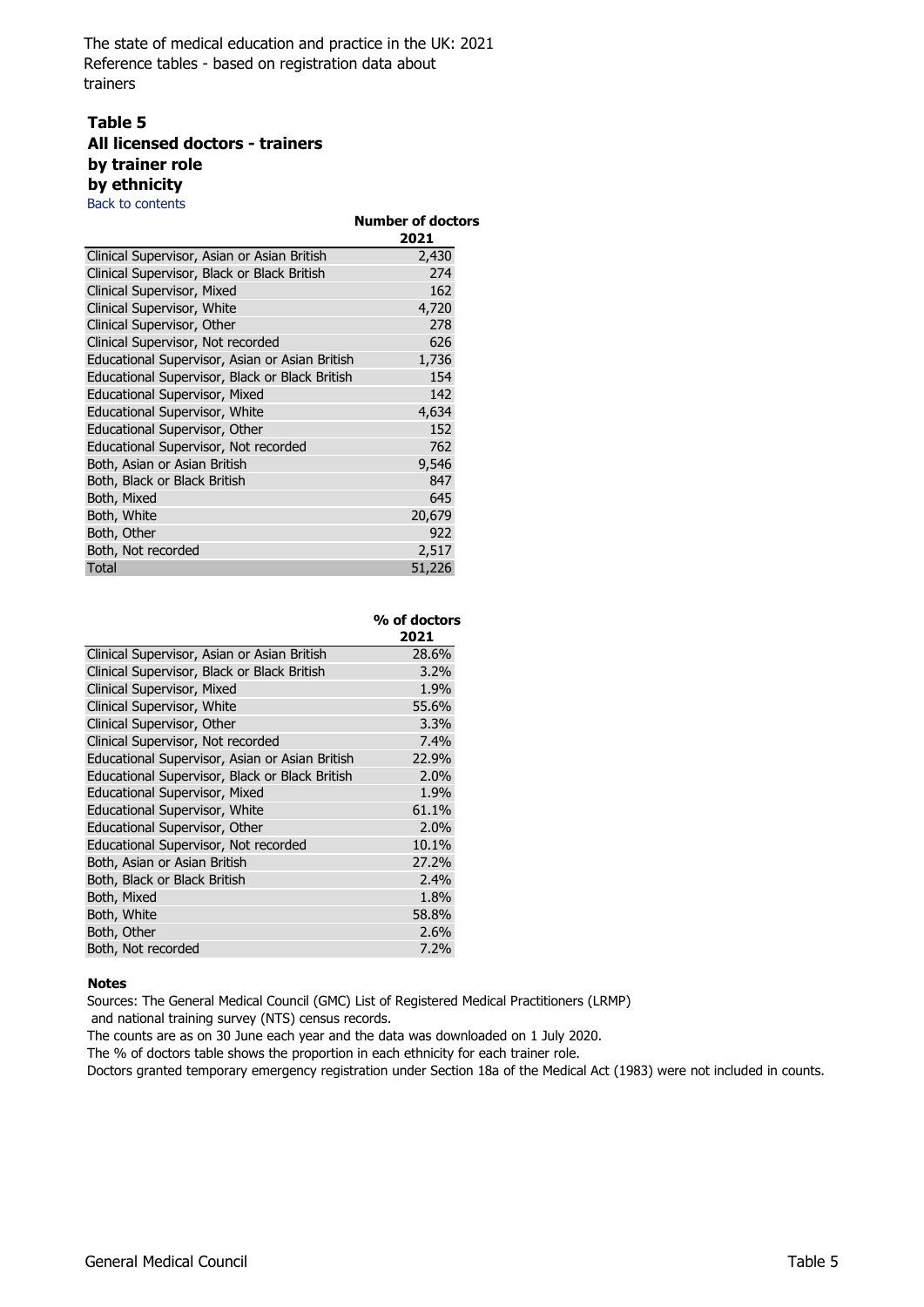## **Table 6 All licensed doctors - trainers by trainer role by register type**

Back to contents

|                                            | <b>Number of doctors</b><br>2021 |
|--------------------------------------------|----------------------------------|
| Clinical Supervisor, GP                    | 1,015                            |
| Clinical Supervisor, Specialist            | 6,830                            |
| Clinical Supervisor, GP and specialist     | 66                               |
| Clinical Supervisor, SAS and LE doctors    | 579                              |
| Educational Supervisor, GP                 | 3,547                            |
| <b>Educational Supervisor, Specialist</b>  | 3,865                            |
| Educational Supervisor, GP and specialist  | 58                               |
| Educational Supervisor, SAS and LE doctors | 110                              |
| Both, GP                                   | 3,937                            |
| Both, Specialist                           | 30,044                           |
| Both, GP and specialist                    | 215                              |
| Both, SAS and LE doctors                   | 960                              |
| Total                                      | 51,226                           |

|                                            | % of doctors<br>2021 |
|--------------------------------------------|----------------------|
| Clinical Supervisor, GP                    | 12.0%                |
| Clinical Supervisor, Specialist            | 80.4%                |
| Clinical Supervisor, GP and specialist     | 0.8%                 |
| Clinical Supervisor, SAS and LE doctors    | 6.8%                 |
| Educational Supervisor, GP                 | 46.8%                |
| <b>Educational Supervisor, Specialist</b>  | 51.0%                |
| Educational Supervisor, GP and specialist  | 0.8%                 |
| Educational Supervisor, SAS and LE doctors | 1.5%                 |
| Both, GP                                   | 11.2%                |
| Both, Specialist                           | 85.5%                |
| Both, GP and specialist                    | 0.6%                 |
| Both, SAS and LE doctors                   | 2.7%                 |

#### **Notes**

Sources: The General Medical Council (GMC) List of Registered Medical Practitioners (LRMP)

and national training survey (NTS) census records.

The counts are as on 30 June each year and the data was downloaded on 1 July 2020.

The % of doctors table shows the proportion in each register type for each trainer role.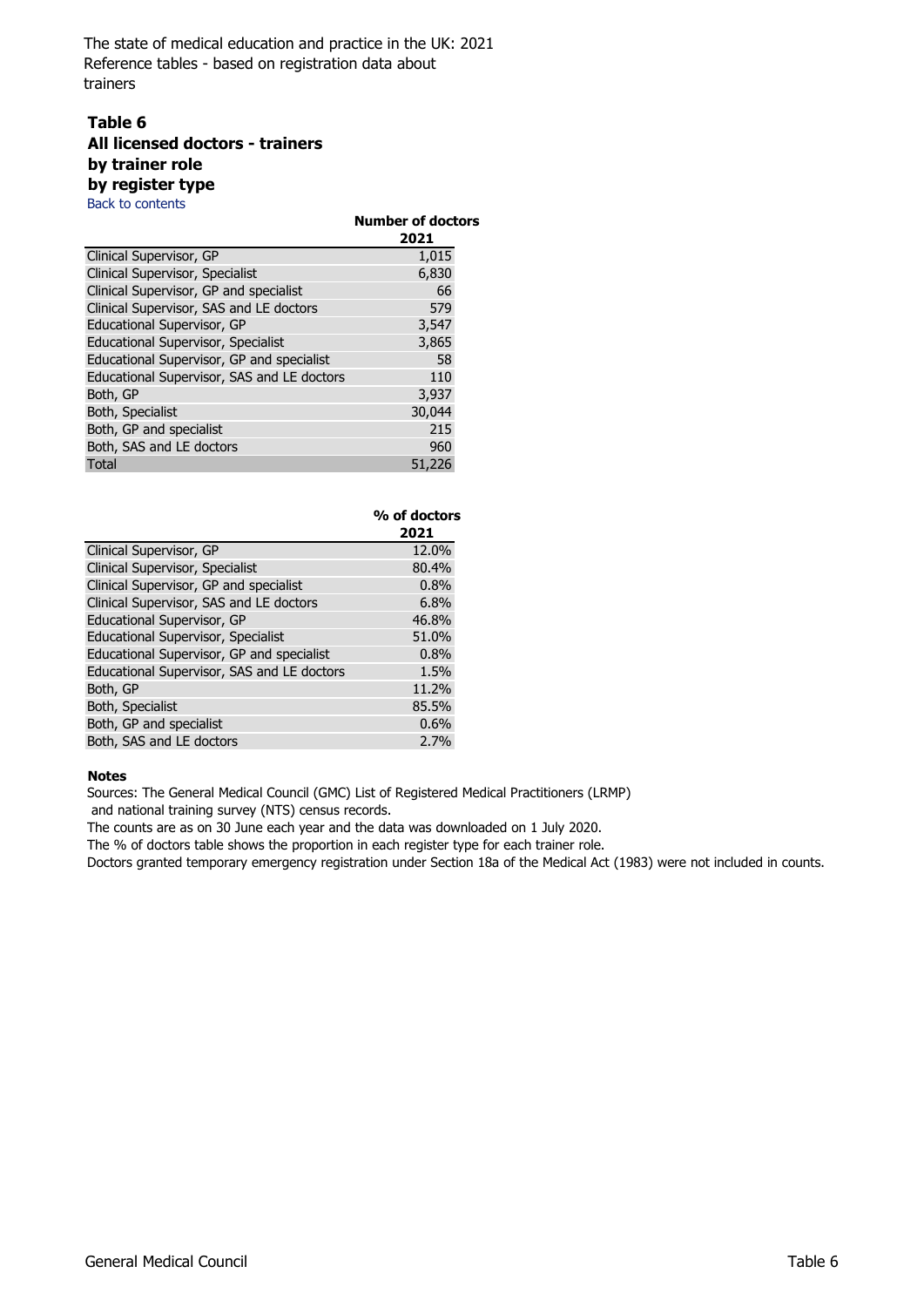## **Table 7 All licensed doctors - trainers by trainer role by specialty**

Back to contents

| <b>Back to contents</b>                              |                                  |
|------------------------------------------------------|----------------------------------|
|                                                      | <b>Number of doctors</b><br>2021 |
| Clinical Supervisor, Medicine                        | 1,509                            |
| Clinical Supervisor, Emergency Medicine              | 172                              |
| Clinical Supervisor, Anaesthetics and Intensive Ca   | 883                              |
| Clinical Supervisor, Obstetrics and Gynaecology      | 227                              |
| Clinical Supervisor, Occupational medicine           | 10                               |
| Clinical Supervisor, Ophthalmology                   | 244                              |
| Clinical Supervisor, Paediatrics                     | 384                              |
| Clinical Supervisor, Pathology                       | 303                              |
| Clinical Supervisor, Psychiatry                      | 1,320                            |
| Clinical Supervisor, Public Health                   | 66                               |
| Clinical Supervisor, Radiology                       | 651                              |
| Clinical Supervisor, Surgery                         | 1,110                            |
| Clinical Supervisor, Other specialty or multiple spo | 17                               |
| Educational Supervisor, Medicine                     | 1,062                            |
| Educational Supervisor, Emergency Medicine           | 117                              |
| Educational Supervisor, Anaesthetics and Intensiv    | 770                              |
| Educational Supervisor, Obstetrics and Gynaecolc     | 219                              |
| Educational Supervisor, Occupational medicine        | 20                               |
| Educational Supervisor, Ophthalmology                | 88                               |
| Educational Supervisor, Paediatrics                  | 376                              |
| Educational Supervisor, Pathology                    | 140                              |
| Educational Supervisor, Psychiatry                   | 212                              |
| Educational Supervisor, Public Health                | 100                              |
| Educational Supervisor, Radiology                    | 244                              |
| Educational Supervisor, Surgery                      | 570                              |
| Educational Supervisor, Other specialty or multipl   | 5                                |
| Both, Medicine                                       | 8,802                            |
| Both, Emergency Medicine                             | 1,475                            |
| Both, Anaesthetics and Intensive Care Medicine       | 4,213                            |
| Both, Obstetrics and Gynaecology                     | 1,848                            |
| Both, Occupational medicine                          | 38                               |
| Both, Ophthalmology                                  | 527                              |
| Both, Paediatrics                                    | 2,758                            |
| Both, Pathology                                      | 741                              |
| Both, Psychiatry                                     | 2,503                            |
| Both, Public Health                                  | 80                               |
| Both, Radiology                                      | 1,481                            |
| Both, Surgery                                        | 5,747                            |
| Both, Other specialty or multiple specialty groups   | 46                               |
| Total                                                | 41,078                           |

|                                                    | % of doctors<br>2021 |
|----------------------------------------------------|----------------------|
| Clinical Supervisor, Medicine                      | 21.9%                |
| Clinical Supervisor, Emergency Medicine            | 2.5%                 |
| Clinical Supervisor, Anaesthetics and Intensive Ca | 12.8%                |
| Clinical Supervisor, Obstetrics and Gynaecology    | 3.3%                 |
| Clinical Supervisor, Occupational medicine         | 0.1%                 |
| Clinical Supervisor, Ophthalmology                 | 3.5%                 |
| Clinical Supervisor, Paediatrics                   | 5.6%                 |
| Clinical Supervisor, Pathology                     | 4.4%                 |
| Clinical Supervisor, Psychiatry                    | 19.1%                |
| Clinical Supervisor, Public Health                 | 1.0%                 |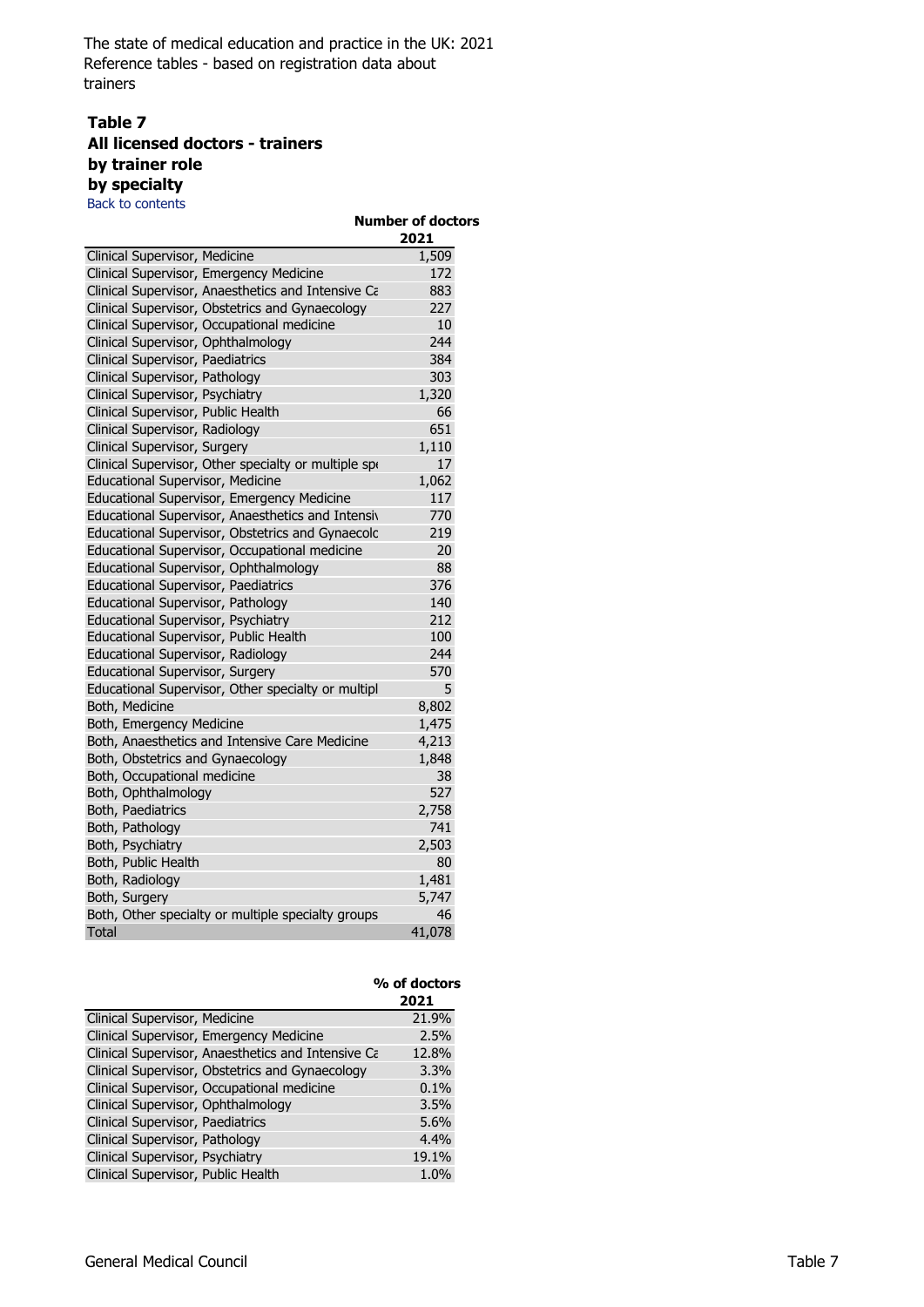| Clinical Supervisor, Radiology                       | 9.4%  |
|------------------------------------------------------|-------|
| Clinical Supervisor, Surgery                         | 16.1% |
| Clinical Supervisor, Other specialty or multiple spo | 0.2%  |
| <b>Educational Supervisor, Medicine</b>              | 27.1% |
| Educational Supervisor, Emergency Medicine           | 3.0%  |
| Educational Supervisor, Anaesthetics and Intensiv    | 19.6% |
| Educational Supervisor, Obstetrics and Gynaecolc     | 5.6%  |
| Educational Supervisor, Occupational medicine        | 0.5%  |
| Educational Supervisor, Ophthalmology                | 2.2%  |
| Educational Supervisor, Paediatrics                  | 9.6%  |
| Educational Supervisor, Pathology                    | 3.6%  |
| Educational Supervisor, Psychiatry                   | 5.4%  |
| Educational Supervisor, Public Health                | 2.5%  |
| Educational Supervisor, Radiology                    | 6.2%  |
| Educational Supervisor, Surgery                      | 14.5% |
| Educational Supervisor, Other specialty or multipl   | 0.1%  |
| Both, Medicine                                       | 29.1% |
| Both, Emergency Medicine                             | 4.9%  |
| Both, Anaesthetics and Intensive Care Medicine       | 13.9% |
| Both, Obstetrics and Gynaecology                     | 6.1%  |
| Both, Occupational medicine                          | 0.1%  |
| Both, Ophthalmology                                  | 1.7%  |
| Both, Paediatrics                                    | 9.1%  |
| Both, Pathology                                      | 2.4%  |
| Both, Psychiatry                                     | 8.3%  |
| Both, Public Health                                  | 0.3%  |
| Both, Radiology                                      | 4.9%  |
| Both, Surgery                                        | 19.0% |
| Both, Other specialty or multiple specialty groups   | 0.2%  |

#### **Notes**

Sources: The General Medical Council (GMC) List of Registered Medical Practitioners (LRMP)

and national training survey (NTS) census records.

The counts are as on 30 June each year and the data was downloaded on 1 July 2020.

The % of doctors table shows the proportion in each specialty for each trainer role.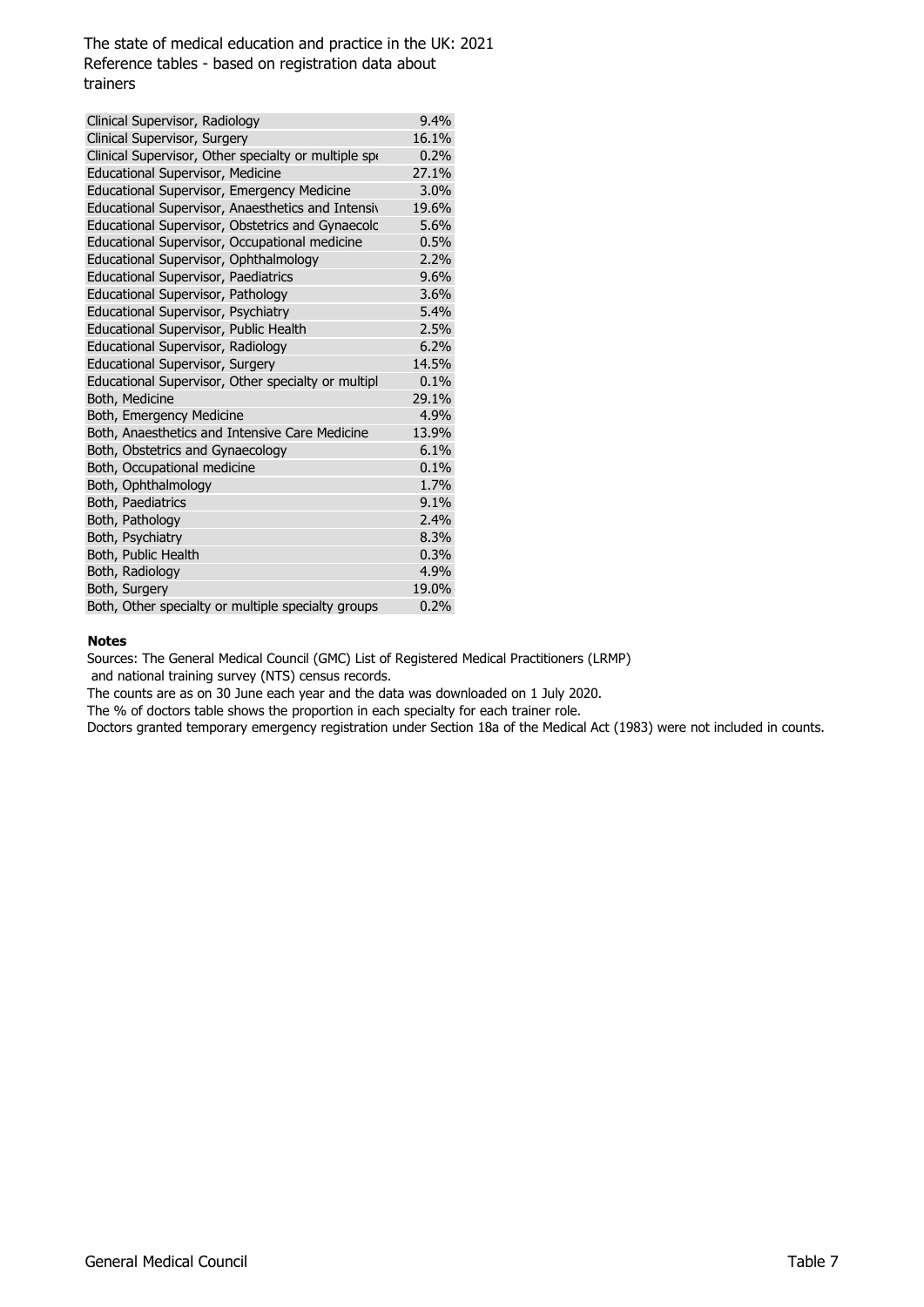## **Table 8 All licensed doctors - trainers by UK country by trainer role**

Back to contents

|                                          | <b>Number of doctors</b><br>2021 |  |
|------------------------------------------|----------------------------------|--|
| England, Clinical Supervisor             | 7,209                            |  |
| England, Educational Supervisor          | 6,103                            |  |
| England, Both                            | 28,897                           |  |
| Scotland, Clinical Supervisor            | 435                              |  |
| Scotland, Educational Supervisor         | 987                              |  |
| Scotland, Both                           | 3,725                            |  |
| Wales, Clinical Supervisor               | 359                              |  |
| Wales, Educational Supervisor            | 32                               |  |
| Wales, Both                              | 2,069                            |  |
| Northern Ireland, Clinical Supervisor    | 434                              |  |
| Northern Ireland, Educational Supervisor | 437                              |  |
| Northern Ireland, Both                   | 376                              |  |
| Other, Clinical Supervisor               | 53                               |  |
| Other, Educational Supervisor            | 21                               |  |
| Other, Both                              | 89                               |  |
| Total                                    | 51,226                           |  |

|                                          | % of doctors |  |
|------------------------------------------|--------------|--|
|                                          | 2021         |  |
| England, Clinical Supervisor             | 17.1%        |  |
| England, Educational Supervisor          | 14.5%        |  |
| England, Both                            | 68.5%        |  |
| Scotland, Clinical Supervisor            | 8.5%         |  |
| Scotland, Educational Supervisor         | 19.2%        |  |
| Scotland, Both                           | 72.4%        |  |
| Wales, Clinical Supervisor               | 14.6%        |  |
| Wales, Educational Supervisor            | 1.3%         |  |
| Wales, Both                              | 84.1%        |  |
| Northern Ireland, Clinical Supervisor    | 34.8%        |  |
| Northern Ireland, Educational Supervisor | 35.0%        |  |
| Northern Ireland, Both                   | 30.2%        |  |
| Other, Clinical Supervisor               | 32.5%        |  |
| Other, Educational Supervisor            | 12.9%        |  |
| Other, Both                              | 54.6%        |  |

### **Notes**

Sources: The General Medical Council (GMC) List of Registered Medical Practitioners (LRMP) and national training survey (NTS) census records.

The counts are as on 30 June each year and the data was downloaded on 1 July 2020.

The % of doctors table shows the proportion in each trainer role region for each UK country.